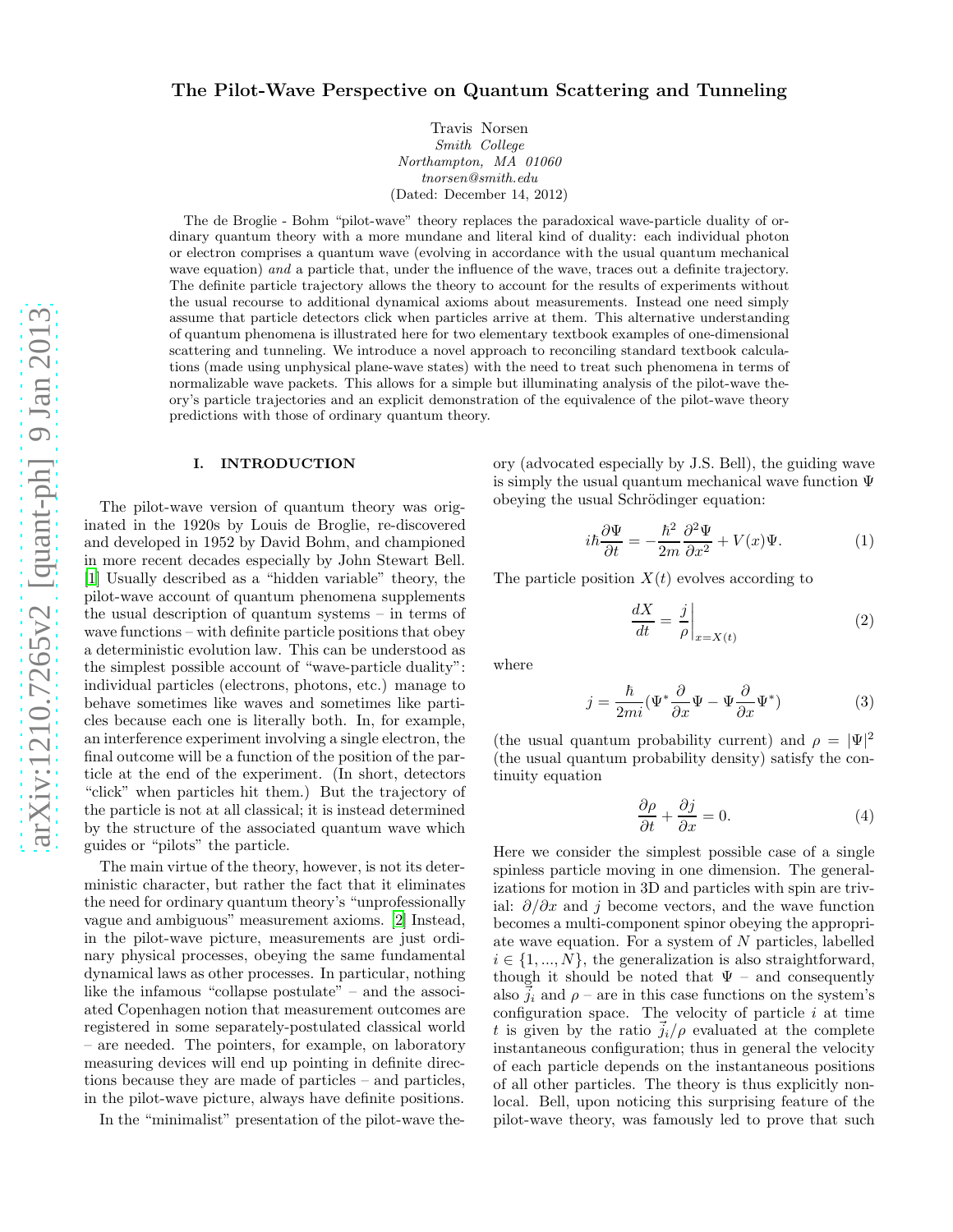non-locality is a necessary feature of any theory sharing the empirical predictions of ordinary quantum theory. [\[4](#page-9-1)]

Although the fundamental dynamical laws in the pilotwave picture are deterministic, the theory exactly reproduces the usual stochastic predictions of ordinary quantum mechanics. This arises from the assumption that, although the initial wave function can be controlled by the usual experimental state-preparation techniques, the initial particle position is random. In particular, for an ensemble of identically-prepared quantum systems having  $t = 0$  wave function  $\Psi(x, 0)$ , it is assumed that the initial particle positions  $X(0)$  are distributed according to

<span id="page-1-2"></span>
$$
P[X(0) = x] = |\Psi(x, 0)|^2.
$$
 (5)

This is called the "quantum equilibrium hypothesis" or QEH. It is then a purely mathematical consequence of the already-postulated dynamical laws for  $\Psi$  and X that the particle positions will be  $|\Psi|^2$  distributed for all times:

<span id="page-1-1"></span>
$$
P[X(t) = x] = |\Psi(x, t)|^2,
$$
\n(6)

a property that has been dubbed the "equivariance" of the  $|\Psi|^2$  probability distribution. [\[5\]](#page-9-2) To see this, one need simply note that the probability distribution P for an ensemble of particles moving in a velocity field  $v(x, t)$ will evolve according to

$$
\frac{\partial P}{\partial t} + \frac{\partial}{\partial x}(vP) = 0.
$$
 (7)

Since  $j$  and  $\rho$  satisfy the continuity equation, it is then immediately clear that, for  $v = j/\rho$ ,  $P = \rho$  is a solution.

Properly understood, the QEH can actually be derived from the basic dynamical laws of the theory, much as the expectation that complex systems should typically be found in thermal equilibrium can be derived in classical statistical mechanics. [\[6](#page-9-3)] For our purposes, though, it will be sufficient to simply take the QEH as an additional assumption, from which it follows that the pilotwave theory will make the same predictions as ordinary quantum theory for any experiment in which the outcome is registered by the final position of the particle. That the pilot-wave theory makes the same predictions as ordinary QM for arbitrary measurements then follows from the fact that, at the end of the day, such measurement outcomes are also registered in the position of something: think, for example, of the flash on a screen somewhere behind a Stern-Gerlach magnet, the position of a pointer on a laboratory measuring device, or the distribution of ink droplets in Physical Review. [\[2\]](#page-9-0)

In the present paper, our goal is to illustrate all of these ideas by showing in concrete detail how the pilotwave theory deals with some standard introductory textbook examples of one-dimensional quantum scattering and tunneling. This alternative perspective should be of interest to students and teachers of this material, since it provides an illuminating and compelling intuitive picture of these phenomena. In addition, because the pilotwave theory (for reasons we shall discuss) forces us to remember that real particles should always be described in terms of finite-length wave packets – rather than unphysical plane-waves – the methods to be developed provide a novel perspective on ordinary textbook scattering theory as well. In particular, we describe a certain limit of the usual rigorous approach to scattering [\[3\]](#page-9-4) in which the specifically *conceptual* advantages of working with normalizable wave packets can be had without any computational overhead: the relevant details about the packet shapes can be worked out, in this limit, exclusively via intuitive reasoning involving the group velocity.

The remainder of the paper is organized as follows. In the next section, we review the standard textbook example of reflection and transmission at a step potential, explaining in particular why the use of plane-waves is particularly problematic in the pilot-wave picture and then indicating how the usual plane-wave calculations can be salvaged by thinking about wave packets with a certain special shape. The next section explores the pilot-wave particle trajectories in detail, showing in particular how the reflection and transmission probabilities can be computed from the properties of a certain "critical trajectory" [\[11](#page-9-5)] that divides the possible trajectories into two classes: those that transmit and those that reflect. In the following section we turn to an analysis of quantum tunneling through a rectangular barrier from the pilotwave perspective. A brief final section summarizes the results and situates the pilot-wave theory in the context of other interpretations of the quantum formalism.

# II. SCHRÖDINGER WAVE SCATTERING AT A POTENTIAL STEP

Let us consider the case of a particle of mass  $m$  incident, from the left, on the step potential

$$
V(x) = \begin{cases} 0 & \text{if } x < 0 \\ V_0 & \text{if } x > 0 \end{cases} .
$$
 (8)

where  $V_0 > 0$ . The usual approach is to assume that we are dealing with a particle of definite energy E (which we assume here is  $> V_0$  in which case we can immediately write down an appropriate general solution to the timeindependent Schrödinger equation:

<span id="page-1-0"></span>
$$
\psi(x) = \begin{cases} Ae^{ik_0x} + Be^{-ik_0x} & \text{if } x < 0\\ Ce^{ik_0x} & \text{if } x > 0 \end{cases}
$$
 (9)

where  $k_0 = \sqrt{2mE/\hbar^2}$  and  $\kappa_0 = \sqrt{2m(E - V_0)/\hbar^2}$ . The A-term represents the incident wave propagating to the right toward the barrier. The B-term represents a reflected wave propagating back out to the left. The Cterm represents a transmitted wave. And there is, by assumption, no incoming (i.e., leftward-propagating) wave to the right of the barrier.

The transmission and reflection probabilities depend on the relative amplitudes  $(A, B, \text{ and } C)$  of the incident, reflected, and transmitted waves. By imposing continuity of  $\psi(x)$  and its derivative at  $x = 0$  (these conditions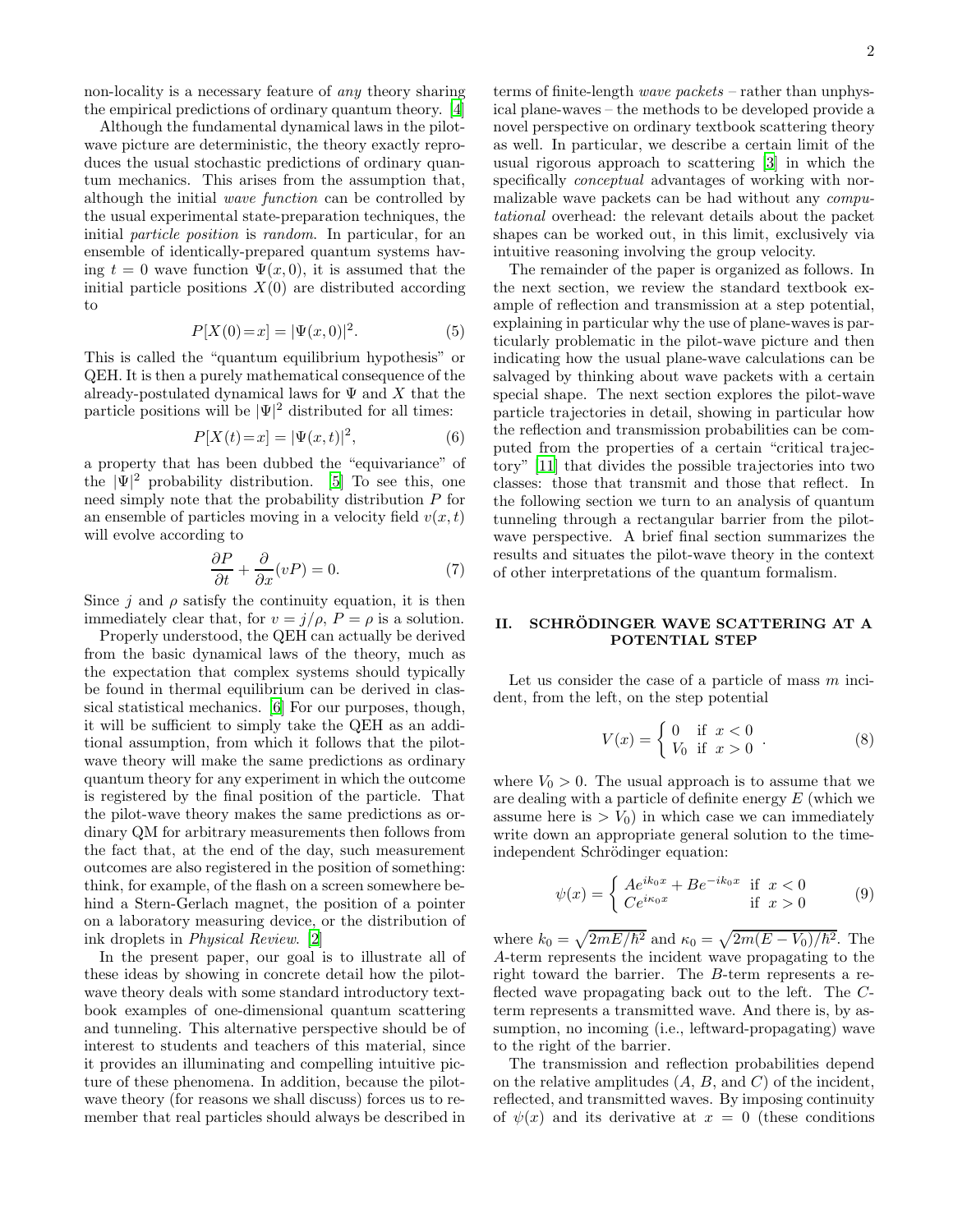being required in order that the above  $\psi(x)$  satisfy the Schrödinger equation  $at\ x = 0$ ) one easily finds that

<span id="page-2-2"></span>
$$
\frac{B}{A} = \frac{k_0 - \kappa_0}{k_0 + \kappa_0} \tag{10}
$$

and

$$
\frac{C}{A} = \frac{2k_0}{k_0 + \kappa_0}.\tag{11}
$$

A typical textbook approach is then to calculate the probability current in each region. Plugging Equation [\(9\)](#page-1-0) into Equation [\(3\)](#page-0-0) gives

$$
j = \begin{cases} \frac{\hbar k_0}{m} \left( |A|^2 - |B|^2 \right) & \text{if } x < 0\\ \frac{\hbar k_0}{m} |C|^2 & \text{if } x > 0 \end{cases}
$$
(12)

which can be interpreted as follows. For  $x < 0$  there is both an incoming probability flux proportional to  $k_0|A|^2$ and an outgoing flux proportional to  $k_0|B|^2$ . The reflection probability  $R$  can be defined as the ratio of these, so

<span id="page-2-0"></span>
$$
P_R = \frac{j_{\text{reflected}}}{j_{\text{incident}}} = \frac{k_0|B|^2}{k_0|A|^2} = \frac{|B|^2}{|A|^2} = \frac{(k_0 - \kappa_0)^2}{(k_0 + \kappa_0)^2}.
$$
 (13)

Similarly, for  $x > 0$ , there is an outgoing probability flux proportional to  $\kappa_0|C|^2$ . The transmission probability  $P_T$ can be defined as the ratio of this flux to the incident flux, so

<span id="page-2-1"></span>
$$
P_T = \frac{j_{\text{transmitted}}}{j_{\text{incident}}} = \frac{\kappa_0 |C|^2}{k_0 |A|^2} = \frac{2k_0 \kappa_0}{(k_0 + \kappa_0)^2}.
$$
 (14)

This approach to calculating  $P_R$  and  $P_T$  is however somewhat unintuitive, in so far as the wave function involved is a stationary state. This makes it far from obvious how to understand the mathematics as describing an actual physical process, unfolding in time, in which a particle, initially incident toward the barrier, either transmits or reflects. The situation is even more problematic, though, from the point of view of the pilot-wave theory. Here, the particle is supposed to have some definite position at all times, with a velocity given by Equation [\(2\)](#page-0-1). But, with the wave function as given by Equation [\(9\)](#page-1-0), the probability current j for  $x < 0$  is positive (since  $|A| > |B|$ ). And of course  $\rho$  is positive. So it follows immediately that, in the pilot-wave picture, the particle velocity is necessarily positive: if the particle is in the region  $x < 0$ , it will be moving to the right, toward the barrier. It cannot possibly reflect!

It is easy to see, however, that this is an artifact of the use of unphysical (unnormalizable) plane-wave states. Many introductory textbooks mention in passing the possibility of instead using finite wave packets to analyze scattering. [\[7\]](#page-9-6) Griffiths, for example, makes the following characteristically eloquent remarks:

> "This is all very tidy, but there is a sticky matter of principle that we cannot altogether

ignore: These scattering wave functions are not normalizable, so they don't actually represent possible particle states. But we know what the resolution to this problem is: We must form normalizable linear combinations of the stationary states just as we did for the free particle – true physical particles are represented by the resulting wave packets. Though straightforward in principle, this is a messy business in practice, and at this point it is best to turn the problem over to a computer." [\[8](#page-9-7)]

Griffiths goes on to characterize the "peculiar" fact "that we were able to analyse a quintessentially time-dependent problem...using stationary states" as a "mathematical miracle". Some texts go a little further into this "messy business" and treat the problem of an incident (typically, Gaussian) packet in some analytic detail. [\[9\]](#page-9-8)

And the need to examine scattering in terms of (finite, normalizable) wave packets has long been recognized in the pilot-wave literature, which has included for example numerical studies of trajectories for Gaussian packets incident on various barriers. [\[10](#page-9-9)[–12\]](#page-9-10) The use of Gaussian packets, however, tends to obscure the relationship to the standard textbook plane-wave calculation. There is no way to express the probabilities  $P_R$  and  $P_T$ , for a narrow Gaussian packet, in anything like the simple form of Equations [\(13\)](#page-2-0) and [\(14\)](#page-2-1). And, in the pilot-wave picture, the complicated structure of the wave function during the scattering of the packet gives rise to equally complicated particle trajectories. So although one of course knows based on Equation [\(6\)](#page-1-1) that the ensemble of possible particle trajectories will "follow"  $\rho = |\psi|^2$ , it is impossible to independently *verify* this without turning the problem over to a computer.

In the next section, we will develop a simple way to verify that, indeed, just the right fraction of the possible particle trajectories end up in the reflected and transmitted packets. To lay the ground for this, let us turn now to setting up a simple approach to reconciling the plane-wave and wave packet approaches. This should be of pedagogical interest even to those with no particular interest in the pilot-wave theory. To be clear, what follows is in no sense intended as a replacement for ordinary scattering theory. [\[3\]](#page-9-4) The point is merely to show how, by considering incident packets with a particular special shape, the reflection and transmission probabilities can be read off in a trivial way from the packet amplitudes and widths.

Consider then an incident wave packet

$$
\psi(x) = \phi(x)e^{ik_0x} \tag{15}
$$

with a reasonably sharply-defined wave number  $k_0$ , but with a special, non-Gaussian, envelope profile  $\phi(x)$ . In particular, we imagine  $\phi(x)$  to be nearly *constant* over a spatial region of length L, and zero outside this region. Then, as long as the (central) wavelength  $\lambda_0 = 2\pi/k_0$  is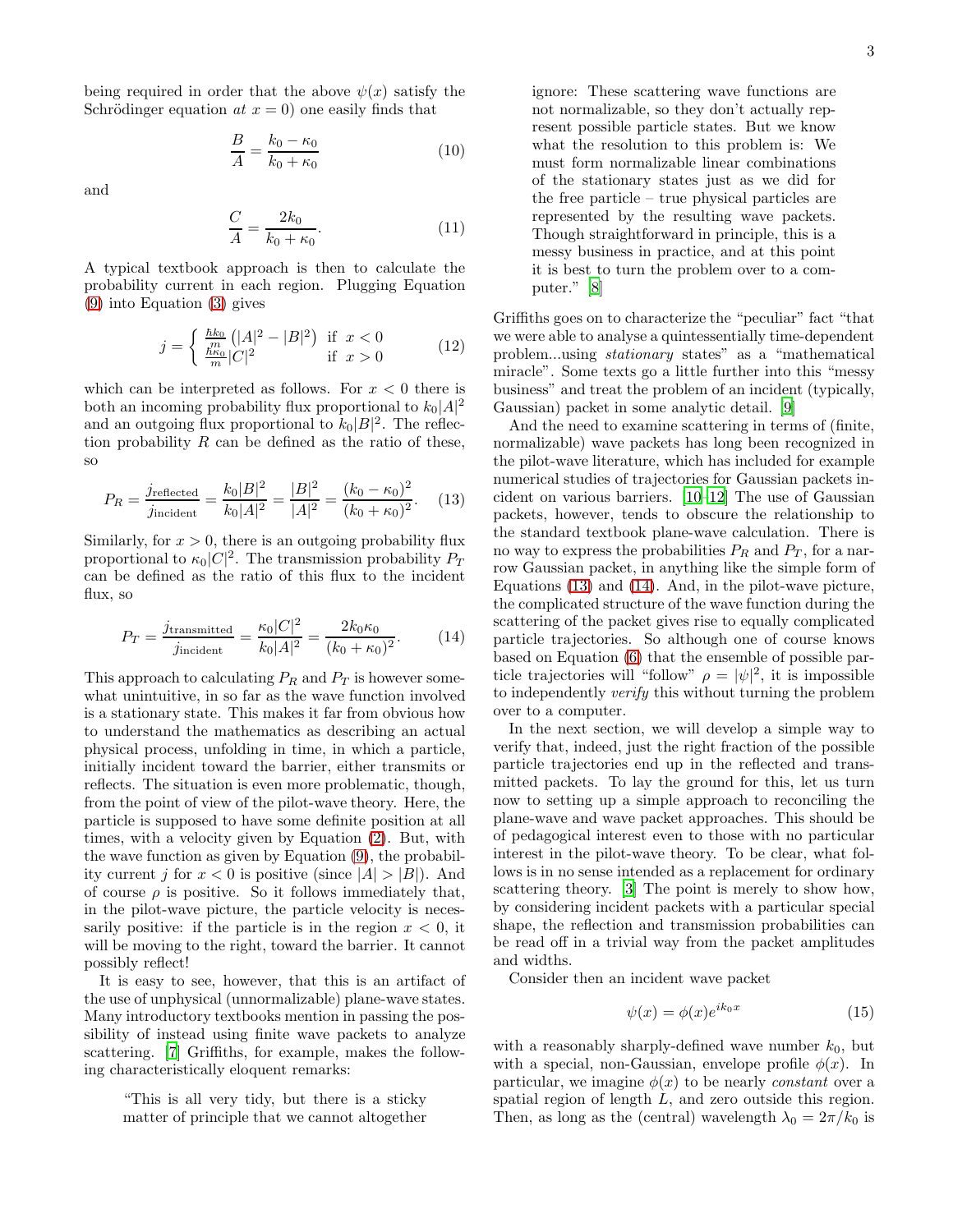

<span id="page-3-0"></span>FIG. 1: Visualization of a "plane-wave packet" interacting with the step potential shown in the top frame. The " $t < 0$ " frame shows a plane-wave packet of length L and (central) wavelength  $\lambda_0$  incident from the left. (Note that, strictly speaking, a plane-wave packet by definition has  $L \gg \lambda_0$ ; the two length scales are inappropriately similar in the figure so that several other features will be more readily visible.) At  $t = 0$  the leading edge of the incident packet arrives at the origin and leading edges for the reflected and transmitted packets are produced. At  $t = T$  the trailing edge of the incident packet arrives at the origin and trailing edges for the reflected and transmitted packets are produced. For  $0 < t < T$  the incident and reflected packets overlap in some (initially small, then bigger, then small again) region to the left of the origin. This is depicted in the " $0 < t < T$ " frame. Note that the amplitudes of the reflected and transmitted waves are determined by the usual boundary-matching conditions imposed at  $x = 0$ . Finally, for  $t > T$  the reflected and transmitted packets propagate away from the origin. Note that while the wavelength and packet length of the reflected wave matches those of the incident wave, the wavelength and packet length of the transmitted wave are respectively *greater* and *smaller* than those of the incident wave, owing to the different value of the potential energy to the right of the origin.

very small compared to L (actually, it should in addition be small compared to the length scale over which  $\phi$  transitions to zero at the edges of the packet) the envelope function  $\phi$  will maintain its shape and simply drift at the appropriate group velocity. Let us call this type of packet a "plane-wave packet"; its conceptual and analytical merit lies in the fact that, where it doesn't vanish, it is well-approximated by a plane wave. [\[13\]](#page-9-11)

In terms of such plane-wave packets, the scattering

process can be understood as shown in Figure [1.](#page-3-0) Let us choose  $t = 0$  to be the time when the leading edge of the incident packet arrives at  $x = 0$ . The incident packet has length L and moves at the group velocity  $v_g^{\leq} = \hbar k_0/m$ . Thus, the packet's trailing edge arrives at the origin at  $t = T = L/v_g^2 = Lm/\hbar k_0$ . The whole scattering process then naturally breaks up into the following three time periods:

- 1. For  $t < 0$  the incident packet is propagating toward the barrier at  $x = 0$ .
- 2. For  $0 < t < T$  the wave function in some (initially small, then bigger, then small again) region around  $x = 0$  is well-approximated by the plane-wave expressions of Equation [\(9\)](#page-1-0).
- 3. For  $t > T$  the incident packet has completely disappeared and there are reflected and transmitted packets propagating away from the barrier on either side.

It is now possible to understand the usual reflection and transmission probabilities in a remarkably simple way. To begin with, the incident packet should be properly normalized. Since it goes as  $Ae^{ik_0x}$  over a region of length L, it is clear that

$$
|A| = \frac{1}{\sqrt{L}}.\tag{16}
$$

The total probability associated with the reflected packet can be found by multiplying its probability density  $\rho_R =$  $|B|^2$  by its length. Since the leading and trailing edges of the reflected packet are produced respectively when the leading and trailing edges of the incident packet arrive at the barrier – and since the reflected packet propagates in the same region as the incident packet so their group velocities are the same – the reflected packet has the same length, L, as the incident packet. Hence

$$
P_R = |B|^2 L = \frac{|B|^2}{|A|^2} = \frac{(k_0 - \kappa_0)^2}{(k_0 + \kappa_0)^2}
$$
(17)

where in the last step we have used Equation [\(10\)](#page-2-2) to relate the amplitude B of the reflected packet to the amplitude A of the incident one. The result here is of course in agreement with Equation [\(13\)](#page-2-0).

The transmission probability can be calculated in a similar way. But here it is crucial to recognize that the group velocity for the  $x > 0$  region,  $v_g^> = \hbar \kappa_0/m$ , is smaller than the group velocity in the  $x < 0$  region. Thus, the position of the leading edge of the transmitted packet when the trailing edge is created at  $x = 0$ , i.e., the length of the transmitted packet, is only

$$
L_T = v_g^> \cdot T = v_g^> \cdot \frac{L}{v_g^<} = L \frac{\kappa_0}{k_0}.
$$
 (18)

That is, the transmitted packet is shorter, by a factor  $\kappa_0/k_0$ , than the incident and reflected packets. The total probability carried by the transmitted packet is then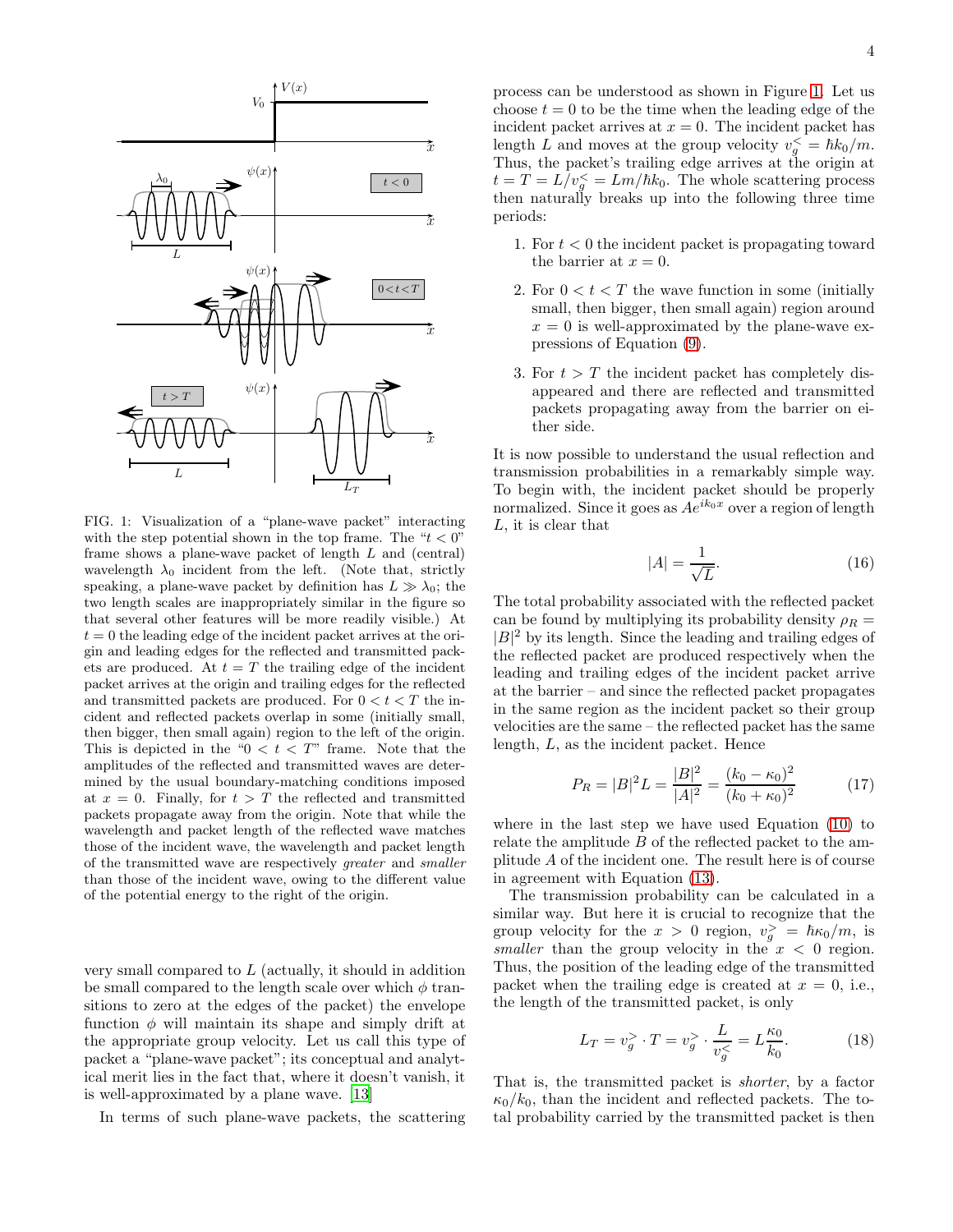easily seen to be

$$
P_T = L_T |C|^2 = L|C|^2 \frac{\kappa_0}{k_0} = \frac{\kappa_0}{k_0} \frac{|C|^2}{|A|^2} = \frac{4k_0 \kappa_0}{(k_0 + \kappa_0)^2} \tag{19}
$$

again in agreement with the earlier result. Note though, on this analysis, how the perhaps-puzzling factor of  $\kappa_0/k_0$ in Equation [\(14\)](#page-2-1) admits an intuitively clear origin in the relative lengths of the incident and transmitted packets.

Even in the context of conventional, textbook quantum theory, the "plane-wave packet" approach has several pedagogical merits. First, it allows the scattering process to be understood and visualized as a genuine, timedependent process. Second, the reflection and transmission probabilities can be calculated without recourse to the somewhat cryptic and somewhat hand-waving device of taking ratios of certain hand-picked terms from the probability currents on each side. And finally, the explicit discussion of wave packets helps make clear that the results of the calculation – in particular the expressions for  $P_R$  and  $P_T$  – can be expected to be accurate only under the conditions (e.g.,  $L \gg \lambda_0$ ) assumed in the derivation. And of course the over-arching point is that all of this is accomplished while still using the mathematically simple plane-wave calculations: there is no particularly "messy business" and no need "to turn the problem over to a computer."

In the following section, we will see the particular utility of the "plane-wave packet" approach in the context of the alternative pilot-wave picture.

## III. PARTICLE TRAJECTORIES IN THE PILOT-WAVE THEORY

In the pilot-wave theory, the particle velocity is determined by the structure of the wave function in the vicinity of the particle, according to Equation [\(2\)](#page-0-1). By considering a plane-wave packet as discussed in the previous section, we can see that there are several possible regions in which the particle may find itself. Let us consider these in turn.

To begin with, initially, the particle will be at some (random) location in the incident packet. Since, by assumption, the packet length  $L$  is very large compared to the length scale associated with the packet's leading and trailing edges, the particle is overwhelmingly likely to be at a location where the wave function in its immediate vicinity is given by

$$
\psi_I(x) = A e^{ik_0 x}.\tag{20}
$$

(Here and subsequently we omit for simplicity the timedependent phase of the wave function, which plays no role.) It follows immediately that the particle's velocity is

$$
v_I = \frac{j_I}{\rho_I} = \frac{\frac{\hbar k_0}{m} |A|^2}{|A|^2} = \frac{\hbar k_0}{m}.
$$
 (21)



<span id="page-4-0"></span>FIG. 2: Space-time diagram showing a representative sample of possible particle trajectories for the case of a plane-wave packet incident from the left on a step potential. The leading and trailing edges of the various packets are indicated by the dashed grey lines. Particle trajectories are shown in black. In general, the particle simply moves at the group velocity along with the packet that is guiding it. In the (here, triangular) overlap region, however, the particle moves more slowly. This gives rise to a bifurcation of the possible trajectories, between those which arrive at the origin before being caught by the incident packet's trailing edge (and thus end up moving away with the transmitted packet), and those which are caught by the incident packet's trailing edge (and thus end up moving away with the reflected packet).

Note that this is the same as the group velocity of the incident packet. Thus, the particle will approach the barrier with the incident packet, indeed keeping its same position relative to the front and rear of the packet as both things (the wave and the particle) move.

At some point – the exact time and place depending on its random initial position within the incident packet – the particle will encounter the leading edge of the reflected packet. It will then begin to move through the "overlap region" where both the incident and reflected waves are present:

$$
\psi_O(x) = A e^{ik_0 x} + B e^{-ik_0 x}.
$$
 (22)

Its velocity in this overlap region will be given by

<span id="page-4-1"></span>
$$
v_O = \frac{j_O}{\rho_O} = \frac{\frac{\hbar k_0}{m} \left( |A|^2 - |B|^2 \right)}{|A|^2 + |B|^2 + 2|A||B|\cos(2k_0 x - \phi)} \quad (23)
$$

where  $\phi$  is the complex phase of B relative to  $A$  – zero in the case at hand. Here the right hand side is to be evaluated at each moment at the instantaneous location of the particle. This first-order differential equation for  $X(t)$  is easily solved – more precisely, it is trivial to write an exact expression for  $t(X)$  – but it is already clear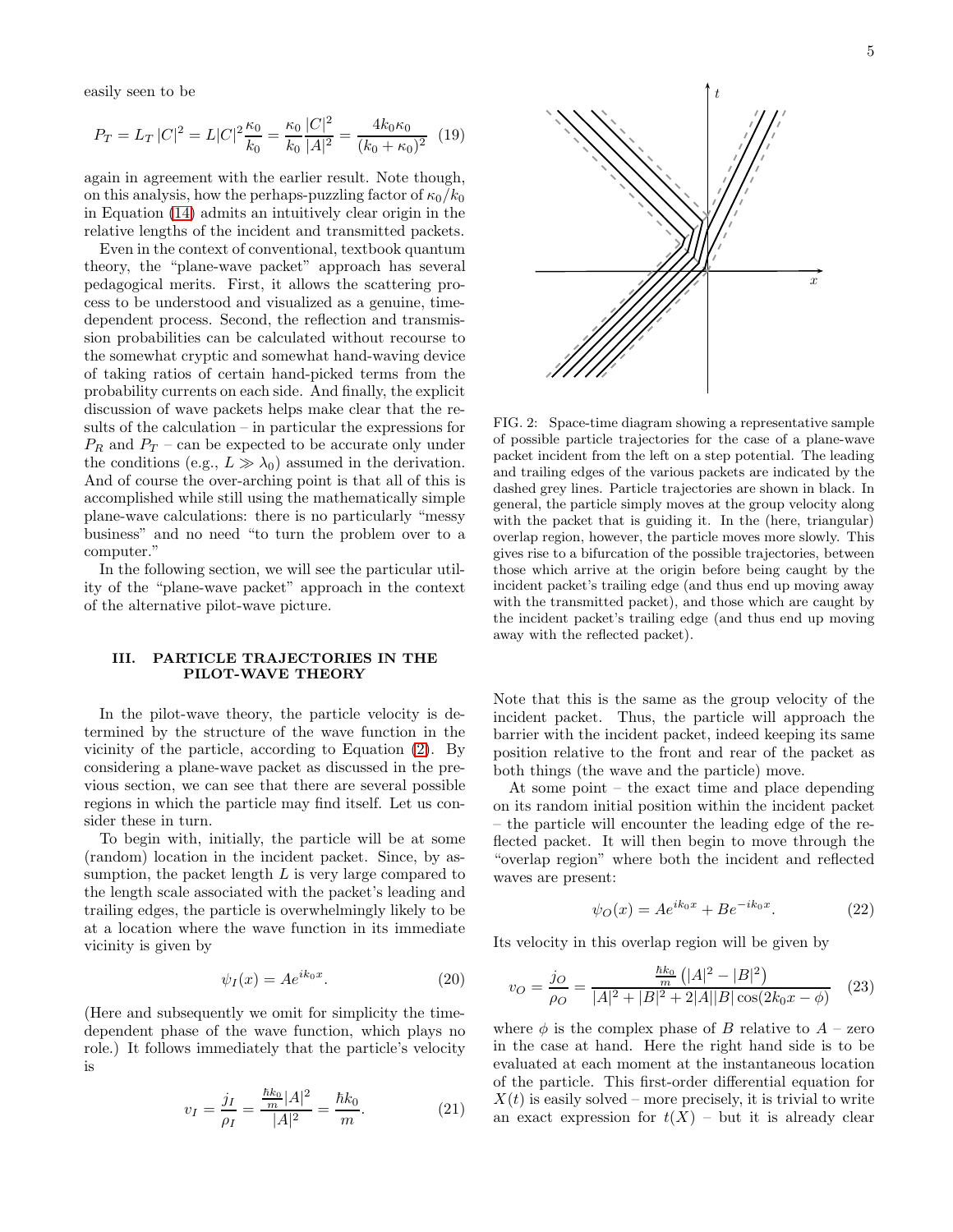from the above expression that the particle's velocity will oscillate around an average "drift" value given by

<span id="page-5-1"></span>
$$
\bar{v}_O = \frac{\hbar k_0}{m} \frac{|A|^2 - |B|^2}{|A|^2 + |B|^2}.
$$
\n(24)

Since we are assuming that the packet length  $L \gg \lambda_0 =$  $2\pi/k_0$ , the particle's velocity will (with overwhelming probability) oscillate above and below this average value many many times while it moves through the overlap region. It is thus an excellent approximation to simply ignore the oscillations and treat the particle as moving through the overlap region with a constant velocity  $\bar{v}_O$ .

There are two possible ways for the particle to escape from the overlap region. If it arrives at the origin, it will cross over into the region where only the transmitted wave

$$
\psi_T(x) = Ce^{i\kappa_0 x} \tag{25}
$$

is present. It will then continue to move to the right with a velocity

$$
v_T = \frac{j_T}{\rho_T} = \frac{\hbar \kappa_0}{m} \tag{26}
$$

matching the group velocity of the transmitted packet.

The other possibility is that, while still in the overlap region, the trailing edge of the incident packet catches and surpasses the particle. It will then subsequently be guided exclusively by the reflected wave

$$
\psi_R(x) = Be^{-ik_0x}.\tag{27}
$$

Its velocity

$$
v_R = \frac{j_R}{\rho_R} = -\frac{\hbar k_0}{m} \tag{28}
$$

will match that of the reflected wave packet, with which it will propagate back out to the left.

It is helpful to visualize the family of possible particle trajectories on a space-time diagram; see Figure [2.](#page-4-0) Notice that a particle which happens to begin near the leading edge of the incident packet will definitely transmit, while particles beginning nearer the trailing edge of the incident packet will definitely reflect.

Although the dynamics here is completely deterministic, the theory makes statistical predictions because the initial position of a particular particle within its guiding wave is uncontrollable and unpredictable. Recall the "quantum equilibrium hypothesis" (QEH) according to which, for an ensemble of identically-prepared systems with initial wave function  $\Psi(x, 0)$ , the initial particle positions will be random, with distribution given by Equation [\(5\)](#page-1-2). It then follows, from the "equivariance" property described in the introduction, that  $\rho = |\psi|^2$  will continue to describe the particles' probability distribution for all t. The pilot-wave theory thus reproduces the exact statistical predictions of ordinary QM, but without

6



<span id="page-5-0"></span>FIG. 3: The critical trajectory, which arrives at the apex of the triangular overlap region on this space-time diagram, divides trajectories that transmit from those that reflect. The possible trajectories are distributed with uniform probability density throughout the incident packet, so the fraction of the total length  $L$  of the packet that is in front of the critical trajectory represents the transmission probability,  $P_T$ . Equivalently, the critical trajectory is a distance  $P_T \cdot L$  behind the incident packet's leading edge. From  $t = 0$ , it covers exactly half this distance before encountering the leading edge of the reflected packet. This occurs after a time  $\tau = (P_T \cdot L/2)/(\hbar k_0/m)$ . In traversing the overlap region, the critical trajectory then moves through the remaining distance  $P_T \cdot L/2$ . The time it takes is  $T - \tau$ , where  $T = L/(\hbar k/m)$  is the time needed for the trailing edge of the incident packet to arrive at the origin. Equation [\(29\)](#page-6-0) in the main text follows immediately by dividing this distance by this time.

any further axioms about measurement: whereas in ordinary QM, for example, the transmission probability  $P_T$ (equal to the integral of  $\rho$  across the transmitted packet) represents only the probability that the particle will appear there if a measurement is made, in the pilot-wave theory  $P_T$  instead represents the probability that the particle really is there in the transmitted packet, ready to trigger a "click" in a detector should such a device happen to be present.

As a concrete illustration of the equivariance property that guarantees the equivalence between the pilotwave theory's statistical predictions and those of ordinary quantum theory, let us derive the reflection and transmission probabilities directly from the particle trajectories and show that we indeed arrive again at the same expressions we found before by considering only the quantum wave. The key here is to examine in particular the "critical trajectory" which divides those trajectories which result in transmission, from those which result in reflection. This critical trajectory, by definition, arrives just at the apex of the triangular overlap region of Figure [2:](#page-4-0) particles on the leading-edge side of the critical trajectory will necessarily transmit, while particles on the trailing-edge side of the critical trajectory will necessarily reflect.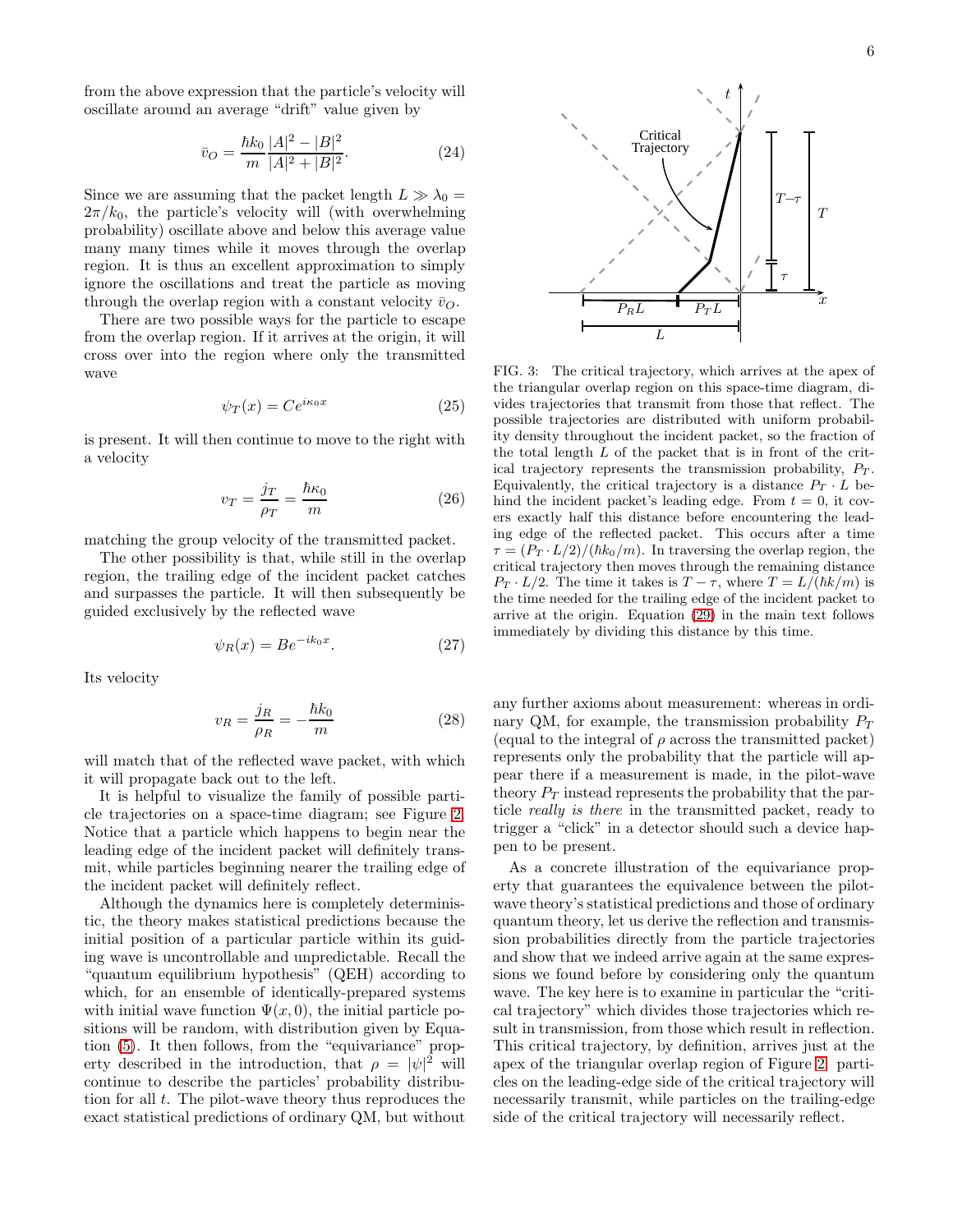A zoomed-in image of the overlap region from Figure [2](#page-4-0) is shown in Figure [3.](#page-5-0) As explained in the caption, the critical trajectory moves through the overlap region across a distance  $P_T \cdot L/2$  where  $P_T$  is the transmission probability. It does this in a time  $T - \tau$  where  $T =$  $Lm/\hbar k_0$  and  $\tau = (P_T \cdot L/2)/(\hbar k_0/m)$ . It follows that the (average) velocity through the overlap region is

<span id="page-6-0"></span>
$$
\bar{v}_O = \frac{P_T L/2}{\frac{Lm}{\hbar k_0} - \frac{P_T L m}{2\hbar k_0}} = \frac{\hbar k_0}{m} \frac{P_T}{2 - P_T}.
$$
 (29)

Equating this with the expression for the velocity in the overlap region worked out in Equation [\(24\)](#page-5-1) gives

$$
\frac{\hbar k_0}{m} \frac{P_T}{2 - P_T} = \frac{\hbar k_0}{m} \frac{|A|^2 - |B|^2}{|A|^2 + |B|^2}
$$
(30)

which can be solved for  $P_T$  to give

$$
P_T = \frac{|A|^2 - |B|^2}{|A|^2}.\tag{31}
$$

Using Equation [\(10\)](#page-2-2) to put this in terms of the wave numbers  $k_0$  and  $\kappa_0$  of course gives back precisely Equation [\(14\)](#page-2-1) for the transmission probability. And since  $P_R = 1 - P_T$ , Equation [\(13\)](#page-2-0) is also implied again by the properties of the critical trajectory.

It is of course no surprise that we arrive at the same expressions for the transmission and reflection probabilities by considering the pilot-wave expression for the particle velocity in, especially, the crucial overlap region. But it is a clarifying confirmation of the sense in which the wave and particle evolutions are consistent as expressed in the equivariance property.

# IV. TUNNELING THROUGH A RECTANGULAR BARRIER

To illustrate the more general applicability of the methods developed in the previous sections, let us analyze another standard textbook example – the tunneling of a particle through a classically forbidden region – from the pilot-wave perspective. Let the potential be given by

$$
V(x) = \begin{cases} V_0 & \text{if } 0 < x < a \\ 0 & \text{otherwise} \end{cases}
$$
 (32)

and let the particle, with a reasonably sharply defined energy  $E < V_0$ , be incident from the left. As before, we take the initial wave function  $\Psi(x, 0)$  to be a planewave packet with (central) wavelength  $\lambda_0 = 2\pi/k_0$  (with  $k_0 = \sqrt{2mE/\hbar^2}$  and length  $L \gg \lambda_0$ . In addition, we assume here that the packet length  $L$  is much greater than the width  $a$  of the potential energy barrier. Then – letting now  $\kappa_0 = \sqrt{2m(V_0 - E)/\hbar^2}$  – the wave function in the vicinity of the barrier will be given by

$$
\psi(x) = \begin{cases}\nA e^{ik_0 x} + B e^{-ik_0 x} & \text{if } x < 0 \\
C e^{-\kappa_0 x} + D e^{\kappa_0 x} & \text{if } 0 < x < a \\
F e^{ik_0 x} & \text{if } x > a\n\end{cases}
$$
\n(33)

for the overwhelming majority of the time when  $\psi(x)$ near the barrier is nonzero. (In particular,  $\psi(x)$  will differ substantially from the above expressions just when the leading edge of the incident packet first arrives at the barrier, and again when the trailing edge arrives there. But this will have negligible effect on our analysis since the probability for the particle to be too near the leading or trailing edges will be, for very large L, very small.)

Imposing the usual continuity conditions on  $\psi(x)$  and its first derivative at  $x = 0$  and  $x = a$  gives a set of four algebraic conditions on the amplitudes A, B, C, D, and  $F$ . Eliminating  $C$  and  $D$  allows the amplitudes of the reflected  $(B)$  and transmitted  $(F)$  packets to be written in terms of the amplitude A of the incident packet:

<span id="page-6-1"></span>
$$
\frac{B}{A} = \frac{-(\kappa_0^2 + k_0^2)\sinh(\kappa_0 a)}{(\kappa_0^2 - k_0^2)\sinh(\kappa_0 a) - 2ik_0\kappa_0\cosh(\kappa_0 a)}\tag{34}
$$

and

$$
\frac{F}{A} = \frac{-2ik_0\kappa_0}{(\kappa_0^2 - k_0^2)\sinh(\kappa_0 a) - 2ik_0\kappa_0\cosh(\kappa_0 a)}e^{-ik_0 a}.
$$
\n(35)

Since the packet that develops on the downstream side of the barrier moves with the same group velocity as the incident packet, the transmitted packet length matches the incident packet length. The total probability associated with the transmitted packet – the "tunneling probabil $ity"$  – is thus

$$
P_T = \frac{|F|^2}{|A|^2} = \frac{4k_0^2 \kappa_0^2}{(\kappa_0^2 + k_0^2)^2 \sinh^2(\kappa_0 a) + 4k_0^2 \kappa_0^2} \tag{36}
$$

with the corresponding reflection probability being

$$
P_R = \frac{|B|^2}{|A|^2} = \frac{(\kappa_0^2 + k_0^2)^2 \sinh^2(\kappa_0 a)}{(\kappa_0^2 + k_0^2)^2 \sinh^2(\kappa_0 a) + 4k_0^2 \kappa_0^2}.
$$
 (37)

As before, these results can be understood in terms of the particle trajectories as well. In general the trajectories are very similar to those from the earlier example. While the incident and reflected packets are both present to the left of the barrier, an overlap region is set up in which the motion of the incoming particle is slowed. The particle velocity in this region is again described by Equation [\(23\)](#page-4-1), although now there is a nontrivial complex phase between the amplitudes B and A:

$$
\phi = \tan^{-1}\left(\frac{2k_0\kappa_0 \cosh(\kappa_0 a)}{(\kappa_0^2 - k_0^2)\sinh(\kappa_0 a)}\right). \tag{38}
$$

The average drift velocity through the overlap region, however, remains as in Equation  $(24)$ , so the analysis surrounding Figure [3](#page-5-0) still applies and we have again that the transmission (or here, tunneling) probability as determined by the critical trajectory is

$$
P_T = \frac{|A|^2 - |B|^2}{|A|^2} \tag{39}
$$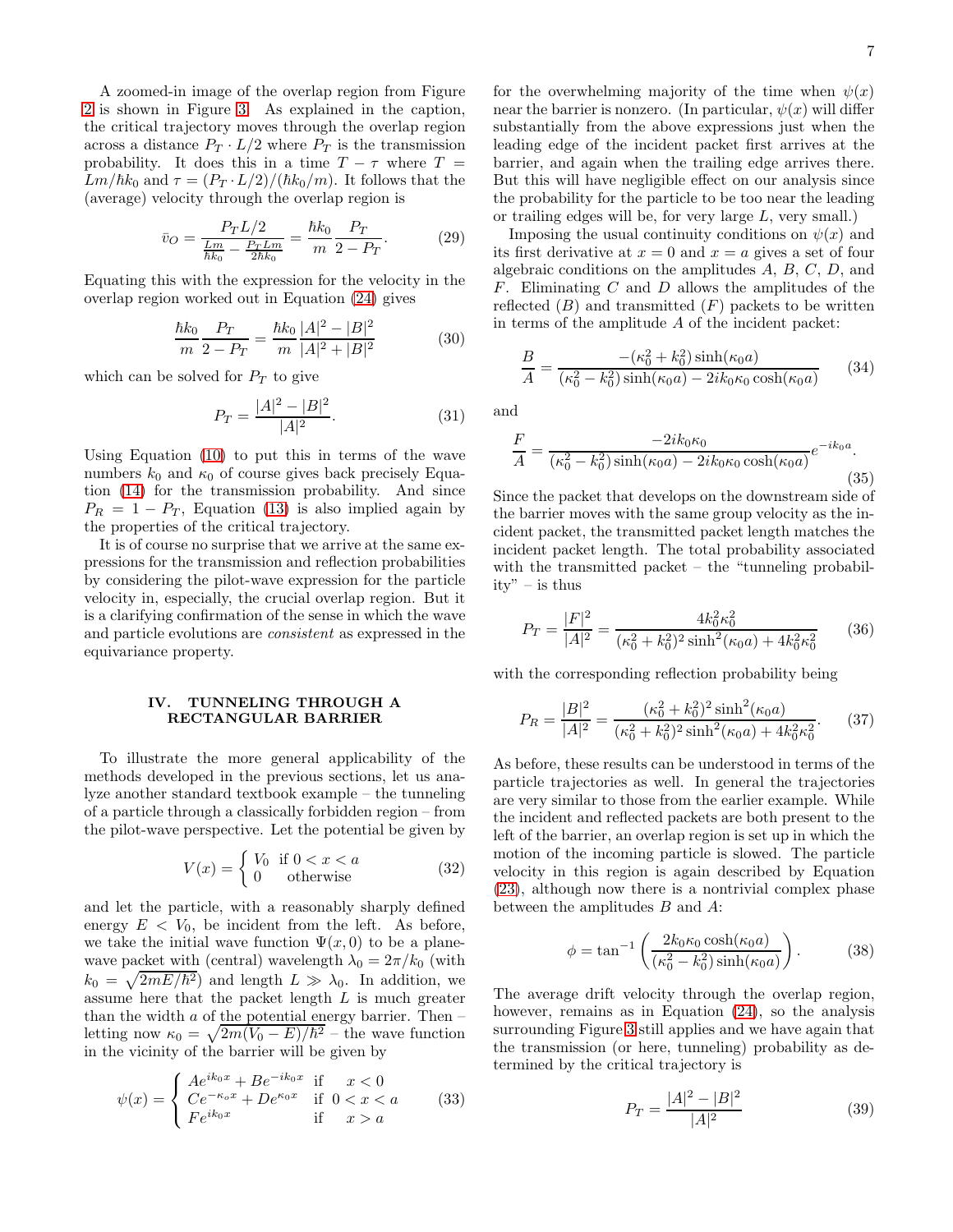

<span id="page-7-0"></span>FIG. 4: Space-time diagram showing a representative sample of possible particle trajectories for the case of a plane-wave packet incident from the left on a rectangular potential barrier. Particles beginning near the leading edge of the incident packet will tunnel through the barrier and emerge on the far side. The unusual accelerating character of the trajectories in the (here, grey shaded) classically-forbidden region – indeed the mere presence of trajectories here – reflects the highly nonclassical nature of the law of motion for the particle. (Note that the analysis in the main text assumes that the incident packet length L is very large compared to the barrier width a. This separation of length scales is not accurately depicted in the Figure, in order that the qualitative nature of the trajectories in all relevant regions can be visualized simultaneously.)

in agreement with the result arrived at by considering just the waves. This again confirms that the distribution of possible particle trajectories evolves in concert with the wave intensity  $\rho$  such that Equation [\(6\)](#page-1-1) remains true at all times.

The nature of the pilot-wave theory particle trajectories in the classically-forbidden region (CFR) is of some interest. The wave function in the CFR goes as

$$
\psi_{\text{CFR}}(x) = Ce^{-\kappa_0 x} + De^{\kappa_0 x} \tag{40}
$$

where the four algebraic conditions mentioned just prior to Equation [\(34\)](#page-6-1) imply that

$$
\frac{D}{C} = \frac{(\kappa_0 + ik_0)^2}{\kappa_0^2 + k_0^2} e^{-2\kappa_0 a} = e^{i\theta} e^{-2\kappa_0 a} \tag{41}
$$

where the relative phase  $\theta$  is given by

$$
\theta = 2 \tan^{-1}(k_0/\kappa_0). \tag{42}
$$

The fact that the relative complex phase of D and C is not zero is crucial: if this were zero, the probability current  $i$  and hence the particle velocity would vanish, and it would be impossible for the particles to tunnel across the barrier. Instead, though, we have that

$$
j_{\text{CFR}}(x) = \frac{2\hbar\kappa_0}{m}|C|^2\sin(\theta)e^{-2\kappa_0 a} \tag{43}
$$

and

$$
\frac{\rho_{\text{CFR}}(x)}{|C|^2} = e^{-2\kappa_0 x} + e^{-4\kappa_0 a} e^{2\kappa_0 x} + 2e^{-2\kappa_0 a} \cos(\theta)
$$
 (44)

so that the particle velocity is given by

$$
v_{\text{CFR}}(x) = \frac{\hbar \kappa_0}{m} \frac{\sin(\theta)}{\cos(\theta) + \cosh\left[2\kappa_0(a-x)\right]}.
$$
 (45)

Thus, particles *speed up* as they cross (from  $x = 0$  to  $x = a$ ) over the CFR.

Figure [4](#page-7-0) displays the behavior of a representative sample of particle trajectories. The overall pattern is similar to the case of scattering from the step potential: particles that begin near the trailing edge of the incident packet will be swept up by the reflected packet before reaching  $x = 0$ , while those which begin nearer the leading edge of the incident packet will reach the barrier, tunnel across it, and emerge with the transmitted packet.

## V. DISCUSSION

We have analyzed two standard textbook cases of onedimensional quantum mechanical scattering and tunneling from the point of view of the de Broglie - Bohm pilotwave theory. In particular, we have shown how the standard textbook expressions for the reflection and transmission/tunneling probabilities – calculated using infinitelyextended plane-wave states – can instead be understood as arising from a certain type of idealized, non-Gaussian incident wave packet. We then took advantage of this "plane-wave packet" approach to generate a tractable, indeed quite simple, picture of how the particle trajectories in the pilot-wave theory develop.

It is hoped that the plane-wave packet approach might prove clarifying for students learning standard textbook quantum mechanics. It is also hoped that introducing the pilot-wave theory through standard textbook examples will make it easier for teachers to present the range of available interpretive options clearly and effectively to students. Recent work has shown that modern physics students have particular difficulty with conceptual questions involving issues of interpretation  $[14]$  – a finding that is hardly surprising given that physics teachers themselves have divergent views on interpretive questions and their place in the curriculum. [\[15\]](#page-9-13) These questions deserve to be discussed more explicitly and more carefully, and it seems natural to do so in the context of the kinds of example problems that students encounter in such courses anyway.

Despite its not being suggested as an option in the textbook or lectures, several of the students interviewed in Ref. [15](#page-9-13) seem to have independently developed a pilotwave type understanding of single-particle interference phenomena. Many eminent physicists have also found a pilot-wave ontology to be the natural way to account for puzzling quantum effects. Here, for example, is J.S. Bell on single-particle interference experiments: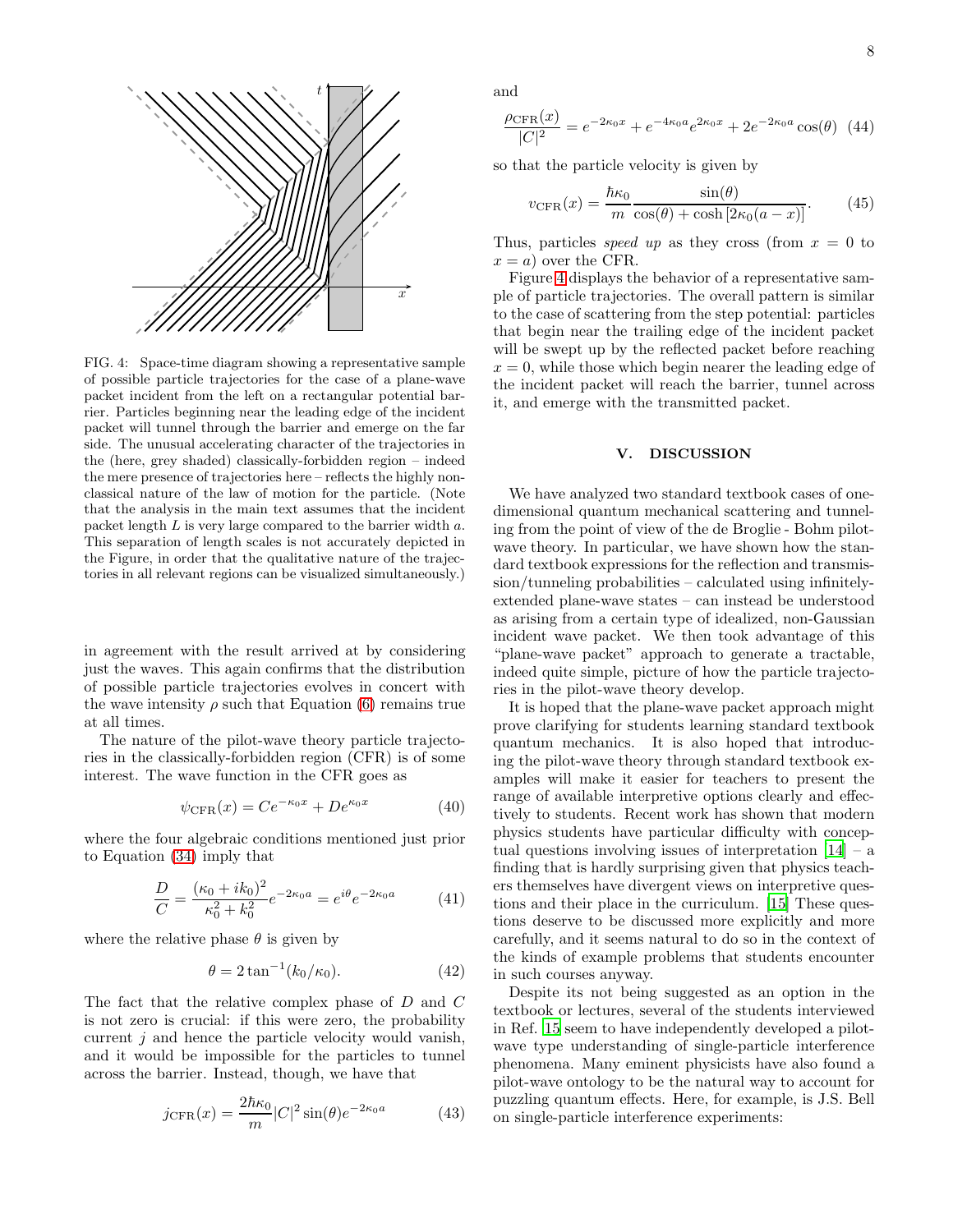"While the founding fathers agonized over the question

## 'particle' or 'wave'

de Broglie in 1925 proposed the obvious answer

#### 'particle' and 'wave'.

Is it not clear from the smallness of the scintillation on the screen that we have to do with a particle? And is it not clear, from the diffraction and interference patterns, that the motion of the particle is directed by a wave? De Broglie showed in detail how the motion of a particle, passing through just one of two holes in [the] screen, could be influenced by waves propagating through both holes. And so influenced that the particle does not go where the waves cancel out, but is attracted to where they cooperate. This idea seems to me so natural and simple, to resolve the waveparticle dilemma in such a clear and ordinary way, that it is a great mystery to me that it was so generally ignored." [\[16\]](#page-9-14)

In an earlier paper, Bell asked:

"Why is the pilot wave picture ignored in text books? Should it not be taught, not as the only way, but as an antidote to the prevailing complacency? To show that vagueness, subjectivity, and indeterminism are not forced on us by experimental facts, but by deliberate theoretical choice?" [\[17](#page-9-15)]

If current physicists answered these questions, the majority would probably cite two factors, both of which involve some confusion and mis-information. First, there is the oft-repeated charge that the pilot-wave theory involves an ad hoc and cumbersome additional field – the so-called "quantum potential" – to guide the particle. The theory has indeed been presented in such a form by Bohm and others. [\[11](#page-9-5), [12](#page-9-10)] But as the examples in the body of the present work should help make clear, this is an entirely unnecessary addition to the "minimalist" pilot-wave theory, in which the field guiding the particle is none other than the usual quantum mechanical wave function obeying the usual Schrödinger equation.

The second factor typically cited by critics of the pilotwave theory is its non-local character and the associated alleged incompatibility with relativity. It is true, as discussed just after Equation [\(4\)](#page-0-2) above, that the pilot-wave theory is explicitly non-local. What the critics forget, however, is that ordinary quantum mechanics is also a non-local theory: already in its account of the simple oneparticle scattering phenomena discussed here, orthodox quantum theory needs additional postulates – in particular the infamous and manifestly non-local collapse postu $late - to explain what is empirically observed. The truth$ is that, as we know from Bell, no local theory can be empirically adequate. [\[4\]](#page-9-1) So rejecting candidate interpretations on the basis of their non-local character is hardly appropriate. Nevertheless, it is interesting that the conventional wisdom on this point is completely backwards: the pilot-wave theory is actually less non-local than ordinary quantum theory in the sense that it (unlike the orthodox theory) can at least account for the results of oneparticle scattering/tunneling/interference experiments in a completely local way.

It is thus hoped not only that the examples presented here will provide a simple concrete way for the alternative pilot-wave picture to be introduced to students, but also that the examples will help overturn some unfortunate and widely-held misconceptions about the theory. And of course it should be noted that the pilot-wave theory is just one of several alternatives to the usual Copenhageninspired theory that appears in most textbooks. There is, for example, also the many-worlds ("Everettian") theory, the spontaneous collapse ("GRW") theory, the consistent (or decoherent) histories approach, and many others. As someone who thinks that these questions – about the *physics* behind the quantum formalism – are meaningful, important, fascinating, controversial, and too-often hidden under a shroud of unspeakability, I would like to see all of these interpretations more widely understood and discussed by physicists, both in and out of the classroom. (Some suggestions for introducing the issues and options to students can be found in Ref. [18.](#page-9-16)) At the end of the day, though, I cannot help but agree with Bell, who, after reviewing "Six possible worlds [i.e., interpretations] of quantum mechanics", concluded that "the pilot wave picture undoubtedly shows the best craftsmanship." [\[16](#page-9-14)] Hopefully the examples discussed above will help others appreciate why.

#### Acknowledgments

Thanks to Shelly Goldstein, Doug Hemmick, and two anonymous referees for helpful comments on earlier drafts of the paper.

<span id="page-8-0"></span>[1] An English translation of Louis de Broglie's 1927 pilotwave theory can be found in G. Bacciagalluppi and A. Valentini, *Quantum Theory at the Crossroads*, Cambridge, 2009. David Bohm's 1952 re-discovery of the theory is presented in "A Suggested Interpretation of the Quantum Theory in terms of Hidden Variables, I and II",